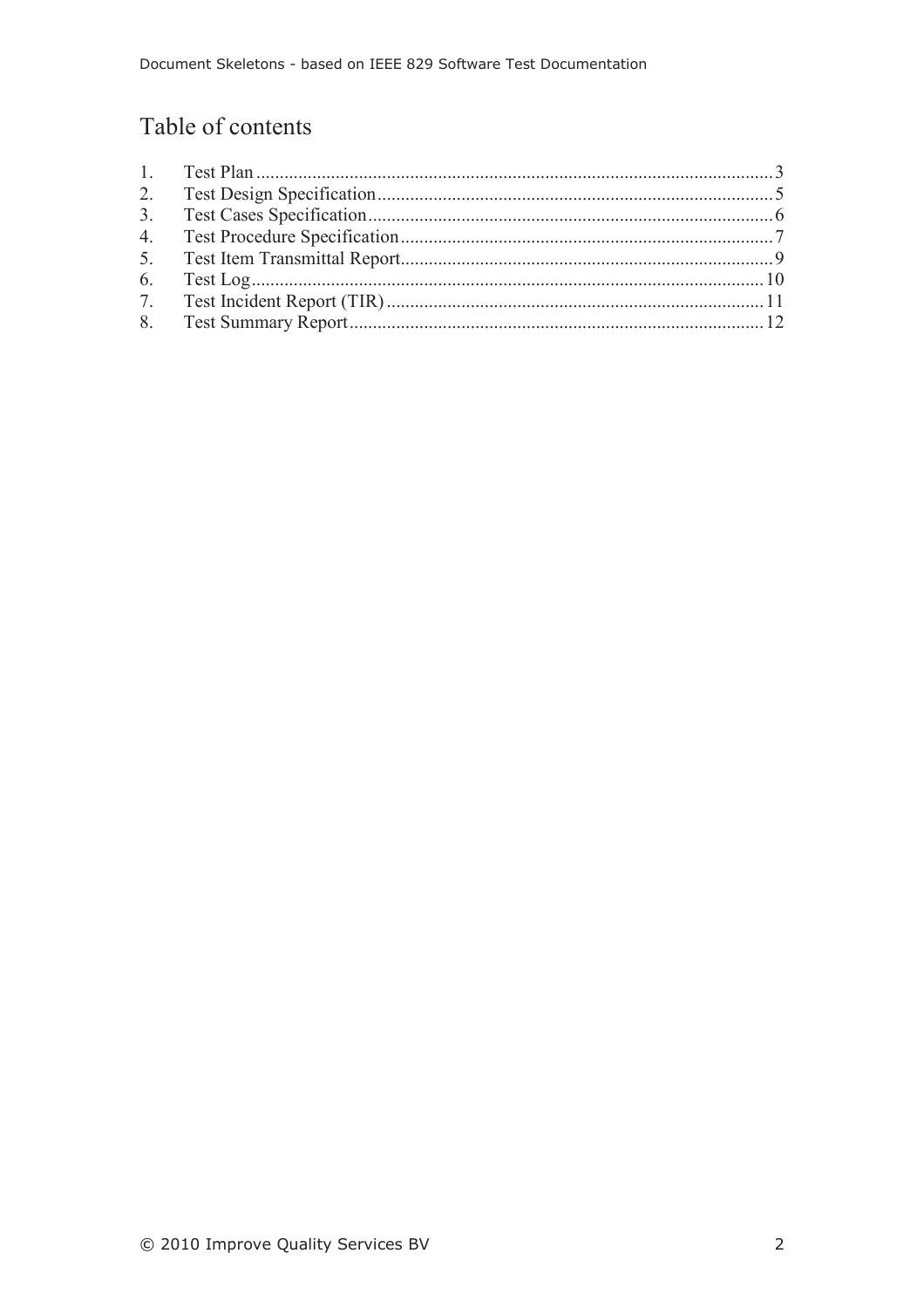### **1. Test Plan**

| Reason for the document: | Help you consider and plan for test activities<br>Evidence of decisions                                                                                                                         |
|--------------------------|-------------------------------------------------------------------------------------------------------------------------------------------------------------------------------------------------|
|                          | Rule book for actions                                                                                                                                                                           |
|                          | Checklist of how to control test issues                                                                                                                                                         |
| Audience:                | You                                                                                                                                                                                             |
|                          | Your manager                                                                                                                                                                                    |
|                          | Your team                                                                                                                                                                                       |
|                          | Your customer                                                                                                                                                                                   |
| When to write            | At the start - during project planning                                                                                                                                                          |
| How to use               | Planning document - part of/expansion of the<br>project plan and could be combined with it<br>Early on - Document test approach and<br>explain/publicise it to management, customer and<br>team |
|                          | During - use to help you keep on track and reassess<br>issues/risks/direction<br>Be prepared to update/change - but document<br>changes and reasons for change                                  |

#### Major parts:

- Test plan identifier S*pecifies the unique identifier of this test plan.*
- Introduction

*Summarizes the items and features to be tested. The need for each item and its history may* 

*be included. References to the other project documents, when they exist, are required in the highest level test plan.* 

• Test Items

*Identifies the test items including their version/revision level. Supply references to test item documentation, if it exist. Reference any incident reports relating to the test items.Items that are to be speciÞcally excluded from testing may be identiÞed.* 

- Features to be tested *Identify all features (e.g. non-functional characteristics) and combinations of features to be tested.*
- Features not to be tested *Identify all features and significant combinations of features that will not be tested and the reasons.*
- Approach

*Describe the overall approach to testing. For each major group of items, features or feature combinations, specify the approach that will ensure that these items and/or feature groups are adequately tested. Specify the major activities, techniques, and tools that are used to test the designated groups of features. The approach should be described in sufÞcient detail to permit identfication of the*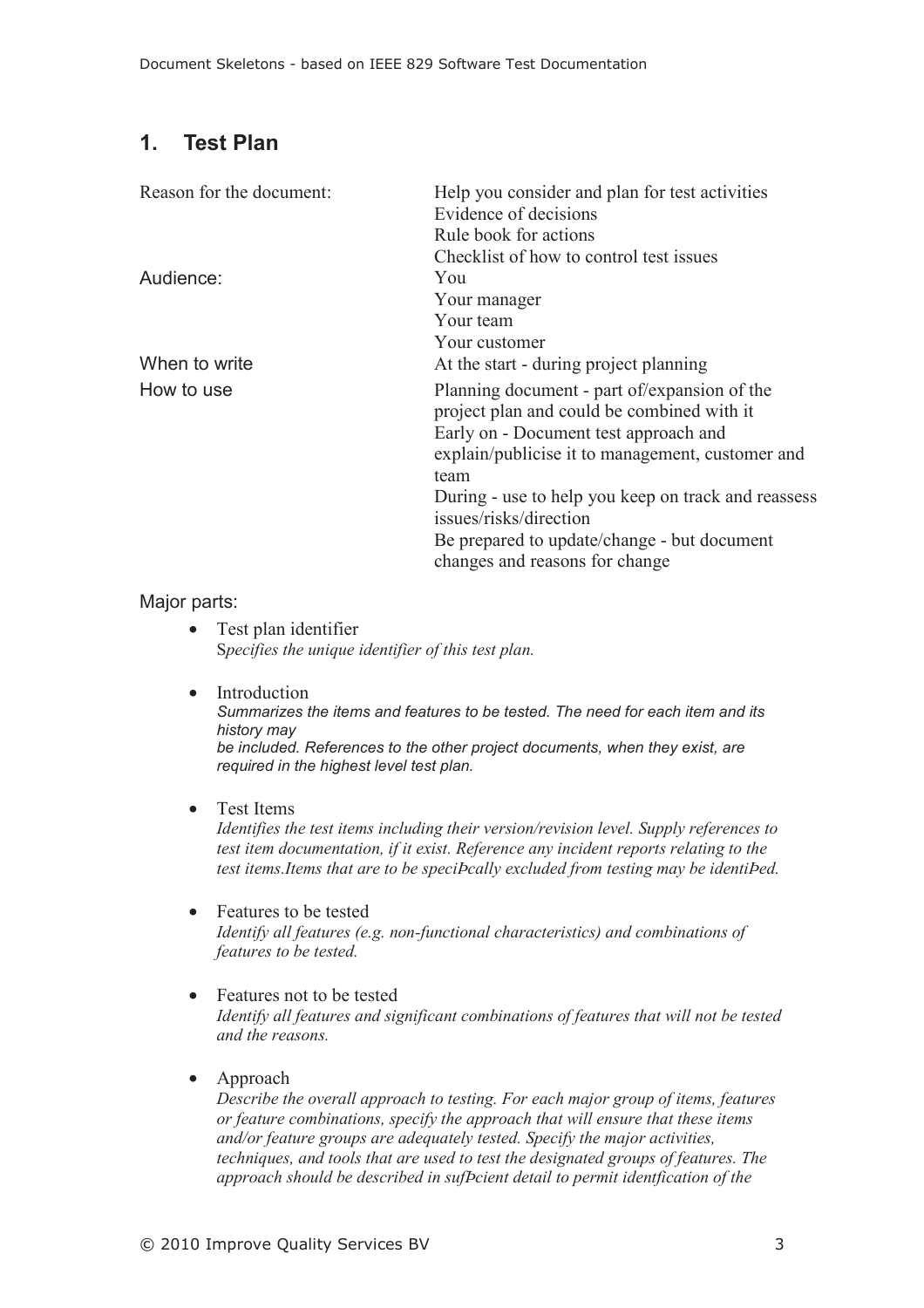*major testing tasks and estimation of the time required to do each one. Identify significant constraints on testing such as test item availability, testing resource availability, and deadlines.* 

- Item pass/fail criteria *Specify the criteria to be used to determine whether each test item has passed or failed testing.*
- Suspension criteria and resumption requirements *Specify the criteria used to suspend all or a portion of the testing activity on the test items associated with this plan. Specify the testing activities that must be repeated, when testing is resumed.*
- Test deliverables *Identify the deliverable test documents.*
- Testing tasks

*Identify the set of tasks necessary to prepare for and perform testing. Identify all intertask dependencies and any special skills required.* 

• Environmental needs

*Specify both the necessary and desired properties of the test environment. Also specify the level of security that must be provided for the test facilities, system software, and proprietary components such as software, data, and hardware.Identify special test tools needed. Identify any other testing needs (e.g., publications or office space).* 

• Responsibility

*Identify the groups responsible for managing, designing, preparing, executing, witnessing, checking, and resolving. In addition, identify the groups responsible for providing the test items and the environmental needs.* 

Staffing and training needs

*Specify test staffing needs by skill level. Identify training options for providing necessary skills.* 

• Schedule

*Include test milestones identified in the software project schedule. Define any additional test milestones needed. Estimate the time required to do each testing task. Specify the schedule for each testing task and test milestone. For each testing resource (i.e., facilities, tools, and staff), specify its periods of use.* 

• Risks and contingencies

*Identify the high-risk assumptions of the test plan. Specify contingency plans for each (e.g., delayed delivery of test items might require increased night shift scheduling to meet the delivery date).* 

• Approvals

*Specify the names and titles of all persons who must approve this plan. Provide space for the signatures and dates.*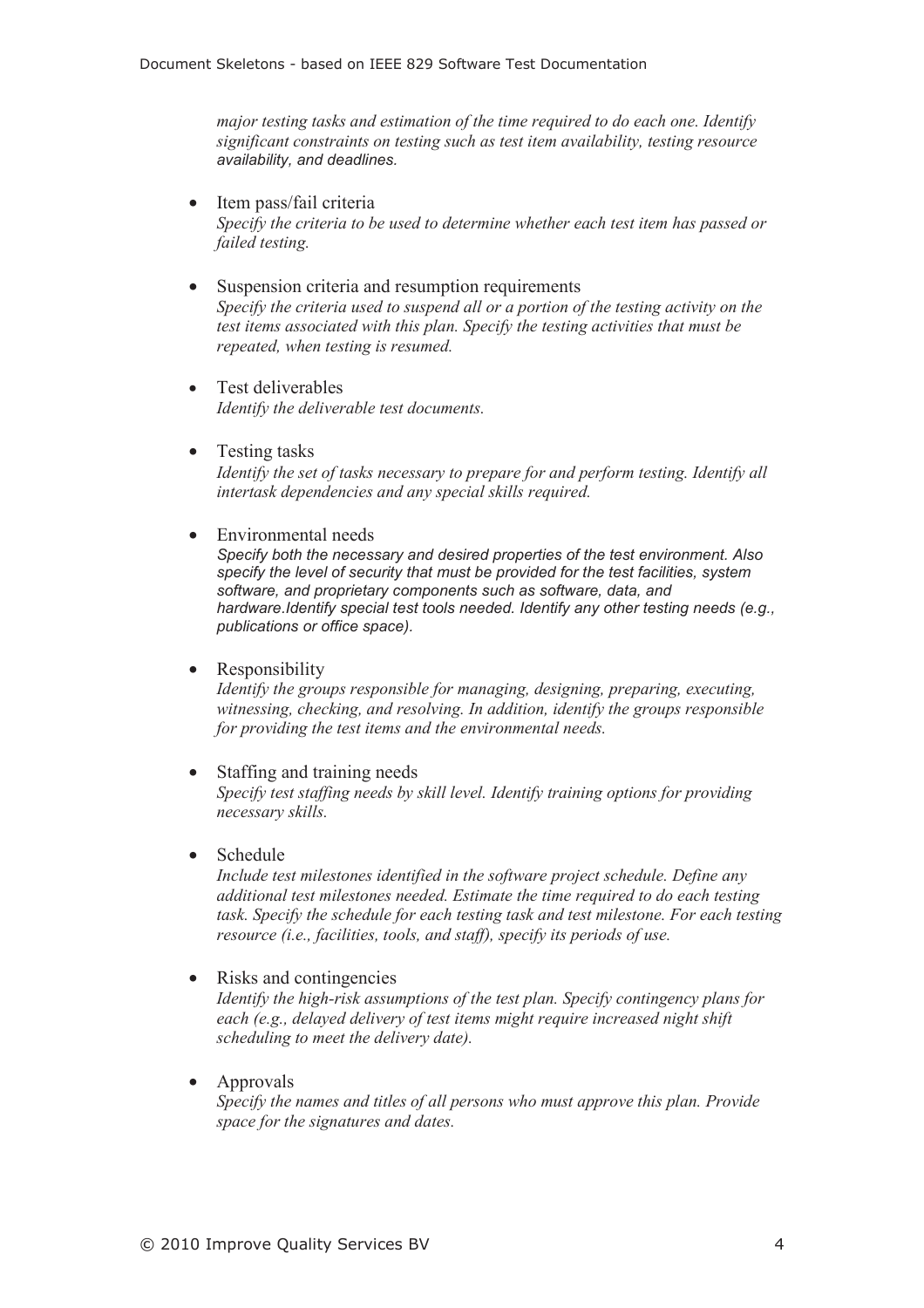### **2. Test Design Specification**

| Reason for the document: | Prepare and plan the tests in detail, show the<br>techniques to be used, prepare the ground for more<br>specific test cases hereafter |
|--------------------------|---------------------------------------------------------------------------------------------------------------------------------------|
| Audience:                | Test team                                                                                                                             |
|                          | Development team                                                                                                                      |
|                          | Possible the customer (especially during                                                                                              |
|                          | acceptance testing)                                                                                                                   |
|                          | Anyone who could affect or needs to know about                                                                                        |
|                          | the specific tests (e.g. operations group, other                                                                                      |
|                          | projects)                                                                                                                             |
| When to write            | Start early on $-$ as soon as the test basis is stable<br>or released                                                                 |
| How to use               | In a small or agile projects, you may want to                                                                                         |
|                          | combine this with the test case specification and                                                                                     |
|                          | the test procedure specification to make one test                                                                                     |
|                          | specification document                                                                                                                |

#### Major parts:

- Identifier (and reference to test plan) S*pecifies the unique identifier of this test log.*
- Items/Features to be tested *Identify the test item and decribe the features (e.g. quality attributes) that are the object of this test design specification. Also a reference to the associated requirements should be included.*

### • Approach refinements

*Specify refinements to the approach described in the test plan, e.g.include test techniques to be used, reviews to be carried out, supporting tools to be used, specific issues that may be relevant during test case selection, etc. Also summarize common attributes to the test cases. This may include input constraints such as shared environmental needs.*

- Test identification (list test cases) *The list of test conditions: identify and briefly describe each test objective / test case associated with this design.*
- Feature pass/fail criteria *Specify the criteria to be used to determine whether the item/feauture has passed or failed.*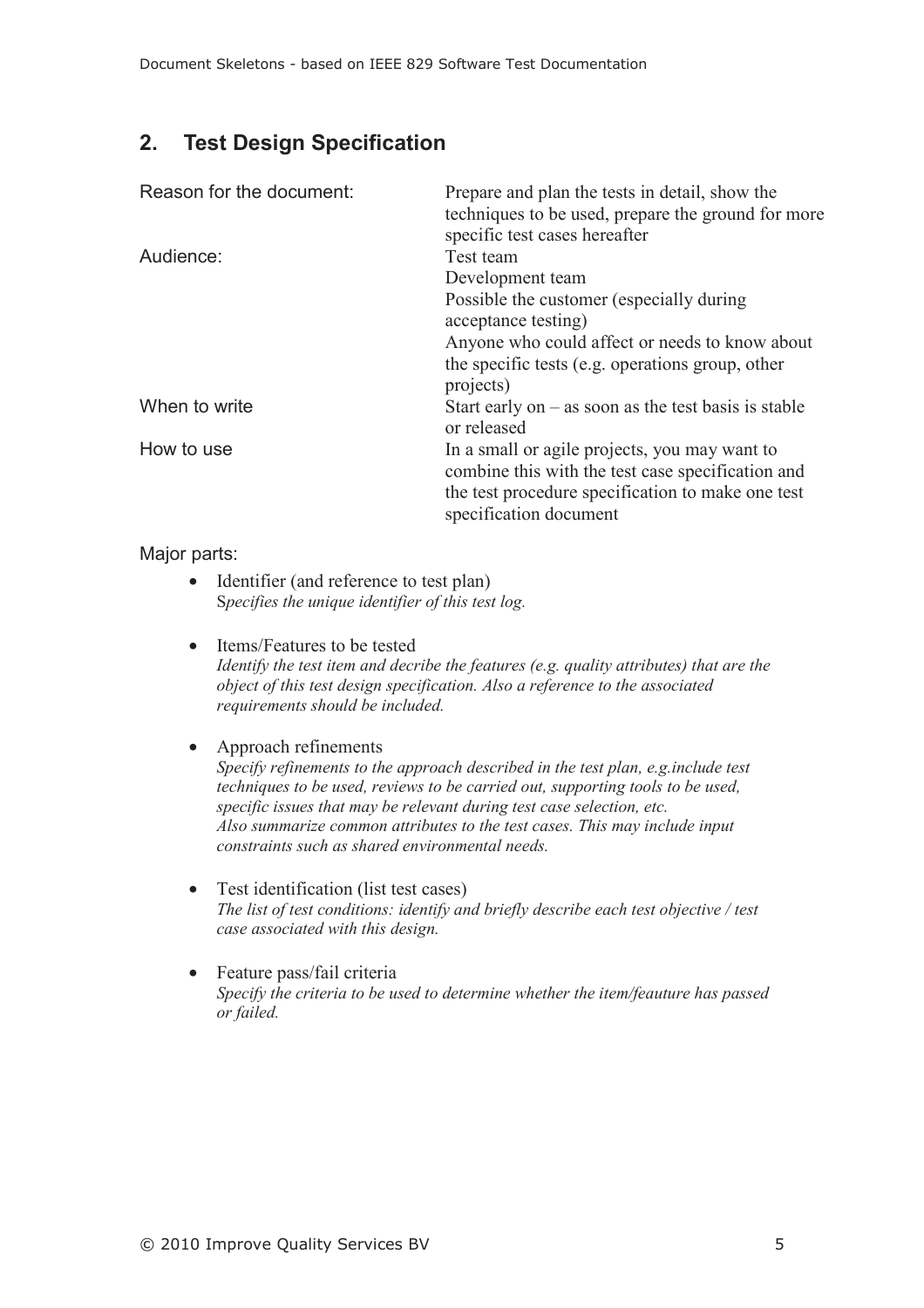## **3. Test Cases Specification**

| Reason for the document: | Define each test case in detail with its<br>inputs, processing and expected results |
|--------------------------|-------------------------------------------------------------------------------------|
| Audience:                | <b>Testers</b>                                                                      |
|                          | <b>Test Team</b>                                                                    |
|                          | Business (for acceptance testing)                                                   |
| When to write            | Early sketch of test case helps to focus on                                         |
|                          | the test problem. Test cases are fully                                              |
|                          | developed when test design and test basis                                           |
|                          | are finalized. Also feed test cases back to                                         |
|                          | the design and code team - see V model                                              |
| How to use               | Check on test coverage, requirements and                                            |
|                          | design conformance during review.                                                   |

#### Major parts:

- Identifier (and reference to test plan and test design) *Specifies the unique identifier of this test procedure and a reference to the associated test design specification.*
- Test items

*Specifies the test item and features covered by this test case. It may include references to the specification documents.*

• Input specifications

*Specify each input names of files, values, etc.) required to execute the test case. Some of the inputs will be specified by value (with tolerances where appropriate), while others, such as constant tables or transaction tables, will be specified by name. Identify all appropriate (test) databases. Specify all required relationships between inputs (e.g., timing).* 

#### • Output specifications

*Specify all of the outputs (names of files, values, messages, etc) and features (e.g., response time) required of the test items. Provide the exact value (with tolerances where appropriate) for each required output or feature.* 

#### • Environmental needs (hardware, software) *These may include special hardware configurations, system and application software (e.g. also consider the test item may interact with application software) required to execute this test, database status, special skills requirements, etc.*

• Special procedural requirements *Describe any special constraints on the test procedures that execute this test case. These constraints may involve special set up, operator intervention, output determination procedures, and special wrap up.* 

#### • Inter-case dependencies *List the identifiers of test cases that must be executed prior to this test case. Summarize the nature of the dependencies.*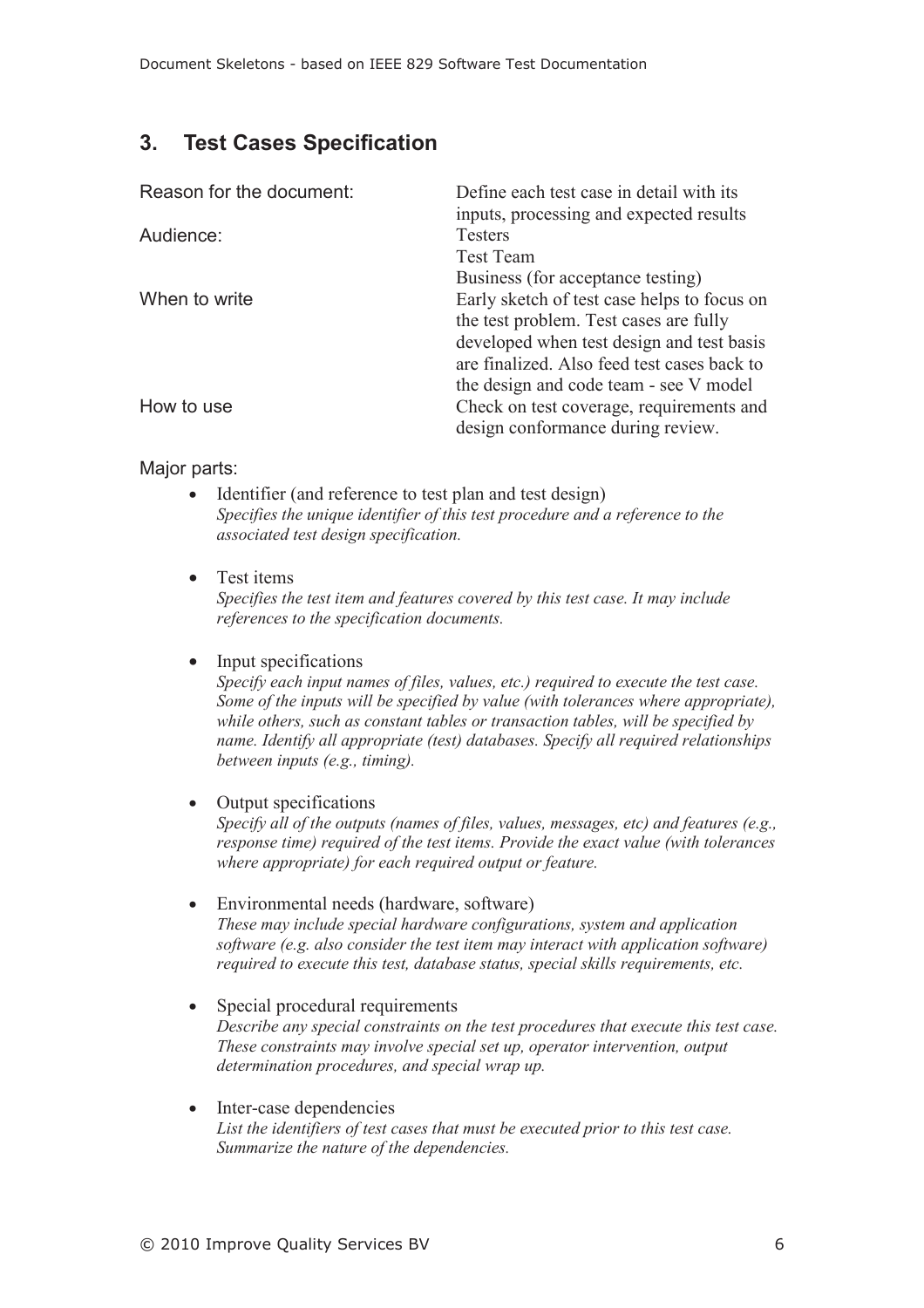### **4. Test Procedure Specification**

| Reason for the document: | Specify steps for executing a set of test<br>cases, to test an item and/or feature |
|--------------------------|------------------------------------------------------------------------------------|
| Audience:                | <b>Testers</b>                                                                     |
|                          | Test team                                                                          |
|                          | Business (for acceptance testing)                                                  |
|                          | Test environment manager                                                           |
| When to write            | Sketch early, fill in details during the early                                     |
|                          | stages, complete during code/test - be                                             |
|                          | prepared to refine and change                                                      |
| How to use               | Prompt for test executors                                                          |
|                          | Information for other affected groups                                              |
|                          | May want to combine with the other test                                            |
|                          | specification documents                                                            |

#### Major parts:

- Identifier (and reference to test plan and test design) S*pecifies the unique identifier of this test procedure and a reference to the associated test design specification.*
- Purpose S*pecifies the purpose of this test procedure. Also include a reference to the test cases to be executed during this procedure and to the relevant sections of the test item documentation.*
- Special requirements for this test procedure *These may include special hardware, database status, prerequisite procedures, special skills requirements, etc.*
- Procedure steps including:
	- Logging method *methods or formats for logging the results of test execution.*
	- Set up *the sequence of actions necessary to prepare for the execution of this procedure.*
	- Start  *the actions necessary to begin the execution of this procedure*
	- Proceed  *any action necessary during execution.*
	- Measure *how test measurement will be taken (e.g. how response time is to be measured).*
	- Shut down *actions necessary to suspend testing, when unscheduled events occur.*
	- Restart *identify any procedural restart points and describe the actions necessary to restart the procedure at each of these points.*
	- Stop  *actions necessary to bring execution to an orderly halt*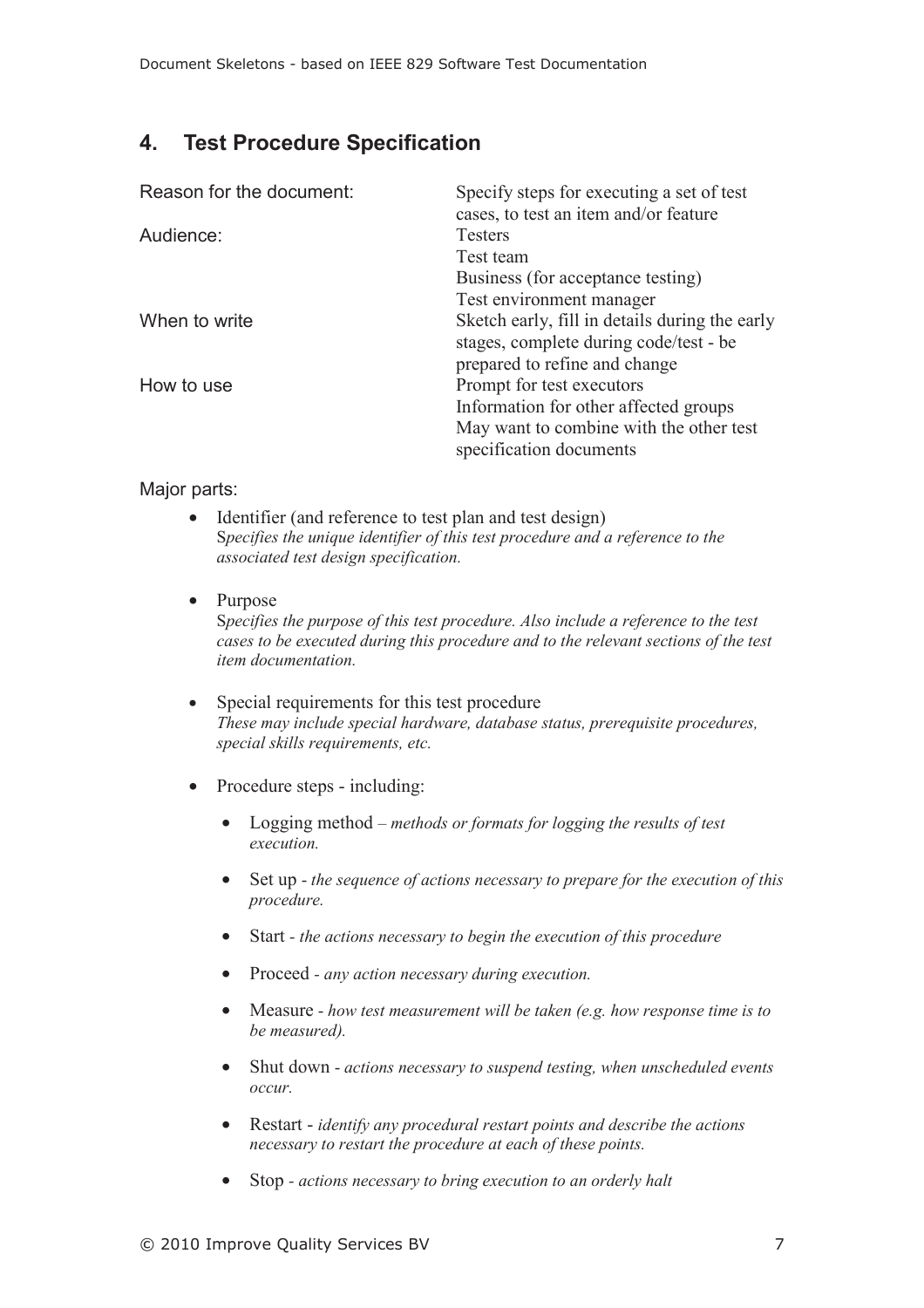- Procedure steps (continued):
	- Wrap  $up actions necessary$  to restore the test environment
	- Contingencies actions necessary to deal with anomalous events that may occur during execution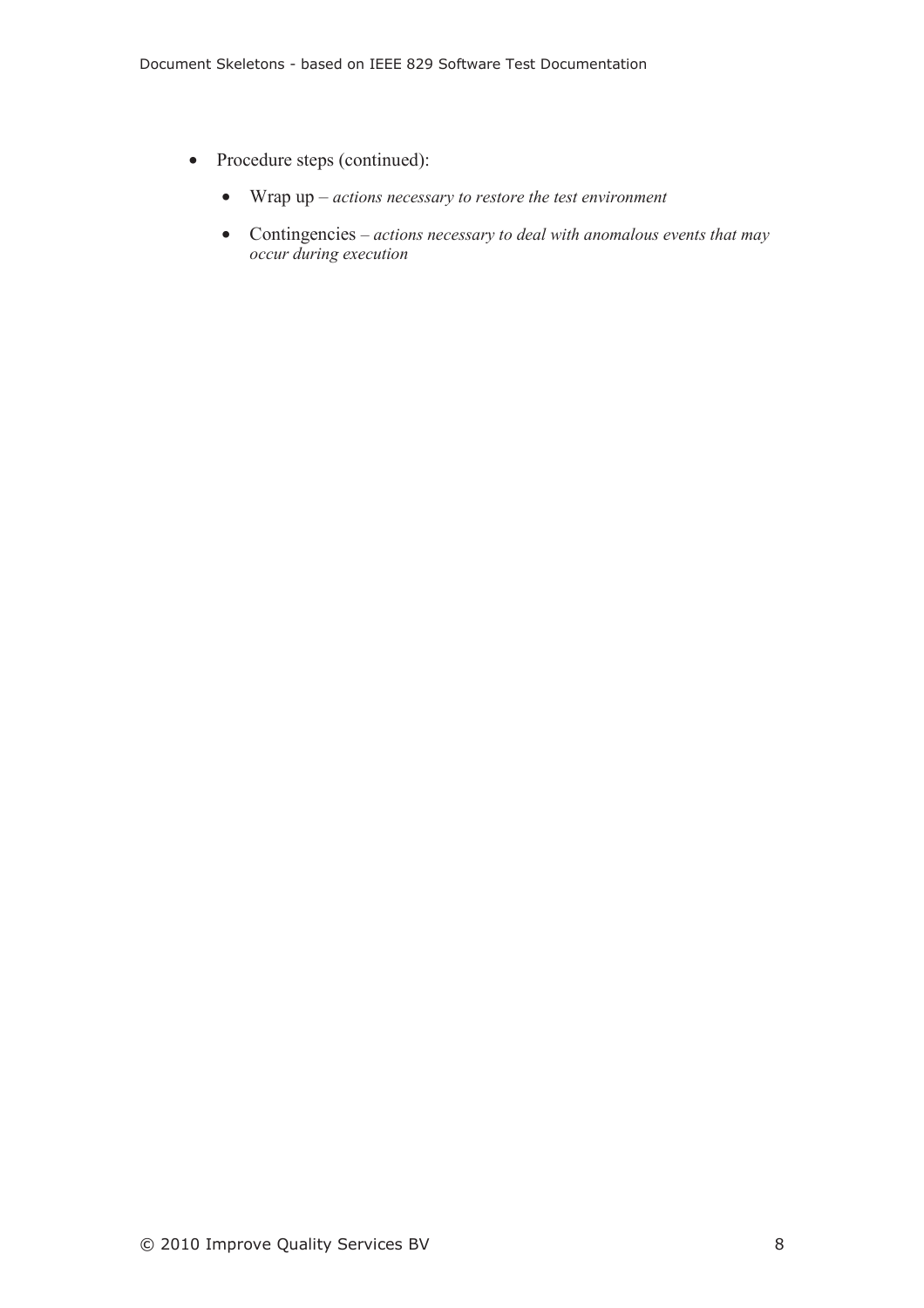### **5. Test Item Transmittal Report**

| Reason for the document: | Information to the test team from the<br>development team that a test item is in the<br>test area and ready for test. Also called "test<br>item release report". |
|--------------------------|------------------------------------------------------------------------------------------------------------------------------------------------------------------|
|                          | Can also be used by the test team to support<br>the transfer to a next test level.                                                                               |
|                          |                                                                                                                                                                  |
| Audience:                | Development team                                                                                                                                                 |
|                          | Test team                                                                                                                                                        |
|                          | Configuration management team                                                                                                                                    |
| When to write            | As items are ready for (re-)test                                                                                                                                 |
| How to use               | Audit trail                                                                                                                                                      |
|                          | Part of entry criteria                                                                                                                                           |

Major parts:

- Identifier S*pecifies the unique identifier of this test log.*
- List of transmitted items (and precise identification) *Identifies the test item being transmitted, including their version number. Supply references to the item documentation. Note: the documentation may include a test plan and test specification reference in case the test item transmittal report is issued by the test team.*
- Location *The physical location of the transmitted items.*
- Status *Describe the status of the test items being transmitted. List the incident reports*
- Approvals *Specify the names of the persons who most approve this transmittal. .*

*that are expected to be solved. Indicate if there are pending modifications.*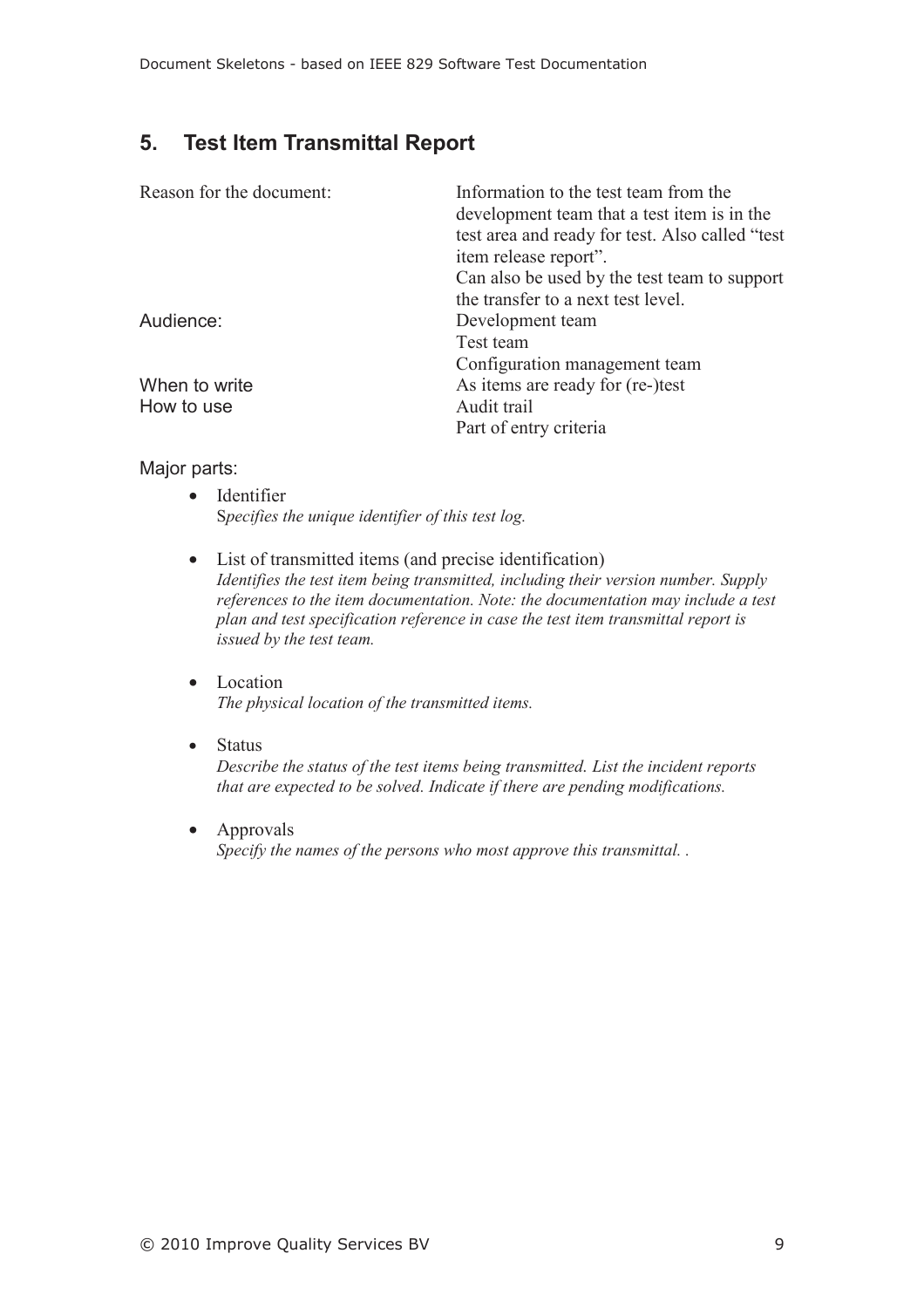## **6. Test Log**

| Reason for the document: | Record of what actually happened during a<br>test execution |
|--------------------------|-------------------------------------------------------------|
| Audience:                | Test team                                                   |
|                          | Development team                                            |
|                          | Problem analysis team                                       |
|                          | Audit?                                                      |
| When to write            | As tests are executed or immediately after                  |
|                          | the execution of a test                                     |
| How to use               | Record/evidence                                             |
|                          | Audit trail                                                 |
|                          | Could do on paper (e.g. within the test                     |
|                          | procedure) or on-line (e.g. in a test                       |
|                          | management tool)                                            |

#### Major parts:

- Identifier (and reference to test plan and test design) S*pecifies the unique identifier of this test log.*
- Description / common information *Information that applies to all entries in the log, e.g. the item being tested (incl. version number), applicable release note, attributes of the environments in which the testing is conducted.*
- Activities log
	- Execution description *Record the identifier of the test procedure executed, the testers and other persons present. Possibly also record execution time and date.*
	- Results *Record the observed results, both successful and unsuccessful*
	- Environmental information *Any environmental conditions specific to this entry*
	- Anomalous events *Record what happened before and after an unexpected event occurred and/or Reference to the related test incident by identifier*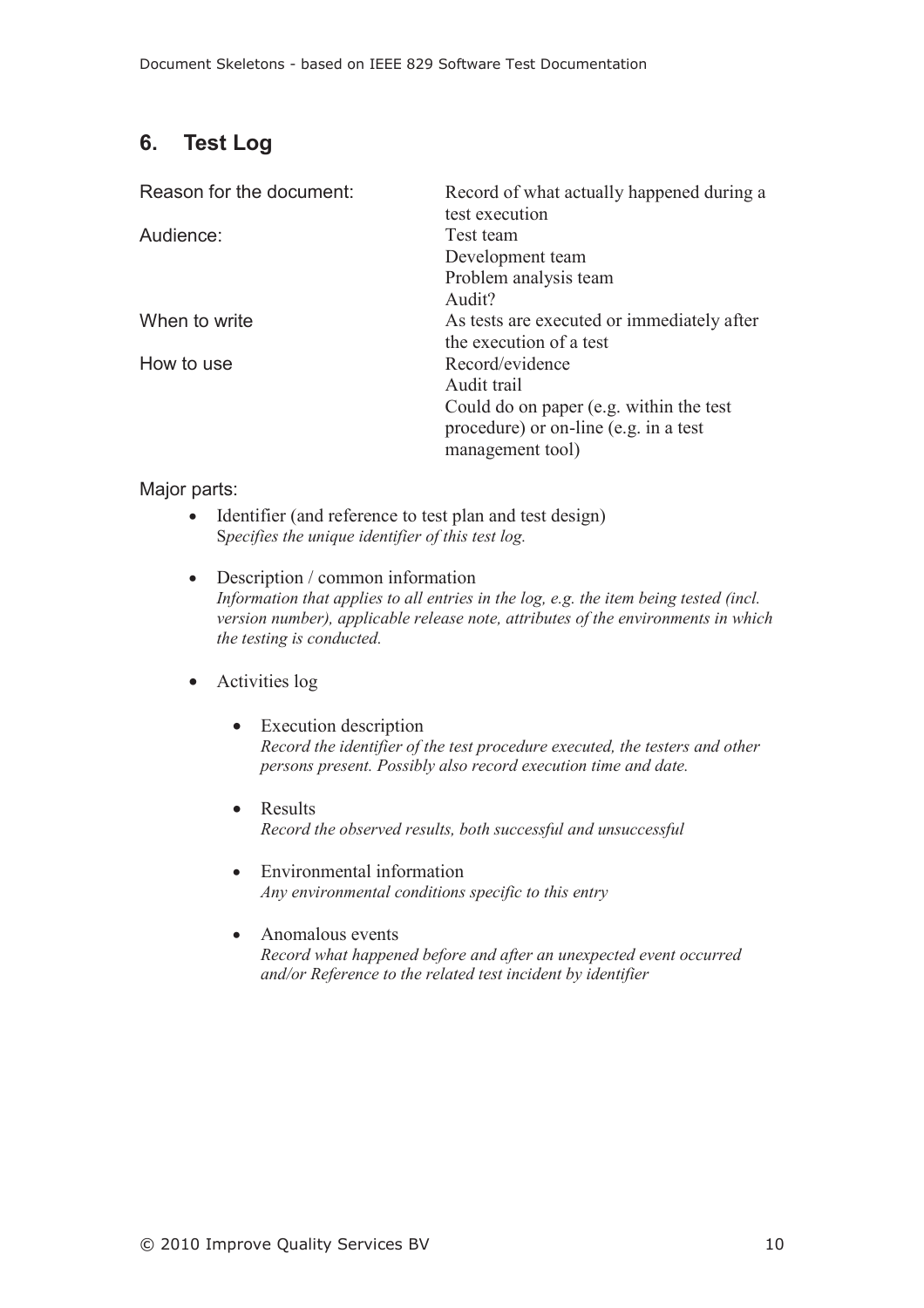# **7. Test Incident Report (TIR)**

| Reason for the document: | Capture test incidents as they arise,<br>maintain history of each incident for<br>managing change control |
|--------------------------|-----------------------------------------------------------------------------------------------------------|
| Audience:                | Test team                                                                                                 |
|                          | Development team                                                                                          |
|                          | Change Control Board (CCB)                                                                                |
|                          | Sometimes the customer                                                                                    |
| When to write            | As test incidents arise                                                                                   |
| How to use               | To pass information from testing to                                                                       |
|                          | development                                                                                               |
|                          | Basis for release notes                                                                                   |
|                          | Can be done on paper or on-line (e.g. in a<br>spreadsheet or an incident management                       |
|                          | tool)                                                                                                     |
|                          |                                                                                                           |

### Major parts (when raising the TIR):

- Identifier S*pecifies the unique identifier of this test incident.*
- Summary of incident *A short summary of the incident, including a reference to the test item indicating their version. References to the appropriate test procedure specification, test case and test log should be supplied.*
- Incident description *Provides a full description of the incident and should include the following items:* 
	- *inputs*
	- *expected results*
	- *actual results*
	- *anomalies (strange behaviour)*
	- *date and time*
	- *procedure step*
	- *environment*
	- *attempts to repeat (repeatability)*
	- *testers' name*
	- *observers' name*

*Related activities and observation to isolate and correct the cause of the incident should also be included.* 

• Impact

*The (business) priority of the incident. This part should also include the impact of this incident on the test process, e.g. which tests need to be re-run, and test deliverables.*